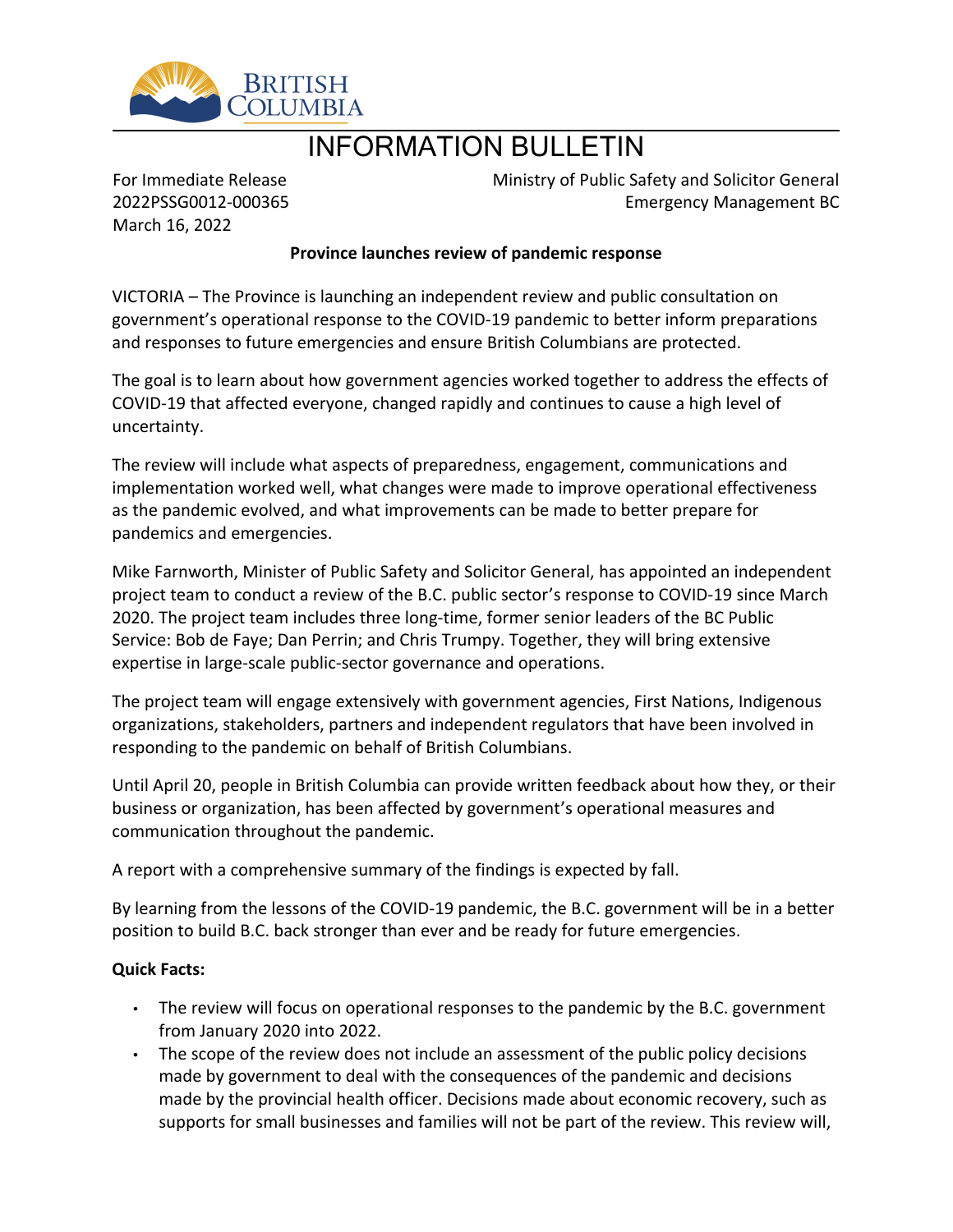however, look at how these decisions were made.

• In October 2021, the Office of the Seniors Advocate completed a review of COVID-19 outbreaks in long-term care and assisted-living sites.

### **Learn More:**

To view the terms of reference for the review, visit: [https://engage.gov.bc.ca/app/uploads/sites/121/2022/03/COVID-19LessonsLearnedTOR-](https://engage.gov.bc.ca/app/uploads/sites/121/2022/03/COVID-19LessonsLearnedTOR-FINAL09MAR22.pdf)[FINAL09MAR22.pdf](https://engage.gov.bc.ca/app/uploads/sites/121/2022/03/COVID-19LessonsLearnedTOR-FINAL09MAR22.pdf)

To participate in the public engagement until 4 p.m. (Pacific time) on April 20, 2022, visit: <https://engage.gov.bc.ca/govtogetherbc/consultation/covid-19-lessons-learned-review/>

A backgrounder follows.

**Contact:**

Emergency Management BC Media Relations 250 880-6430

Connect with the Province of B.C. at: [news.gov.bc.ca/connect](http://news.gov.bc.ca/connect)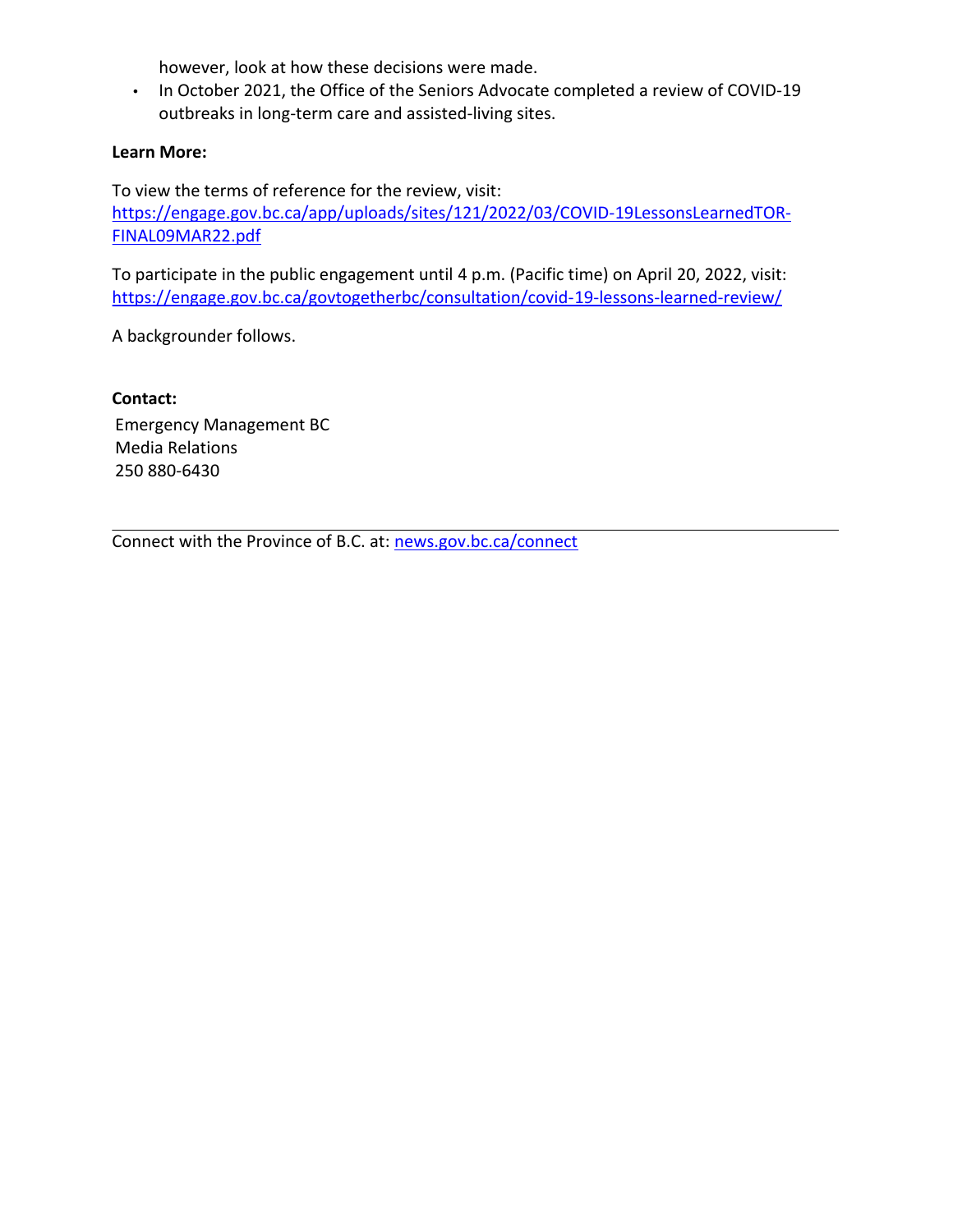

# BACKGROUNDER

For Immediate Release 2022PSSG0012-000365 March 16, 2022

Ministry of Public Safety and Solicitor General Emergency Management BC

## **Project team biographies**

Biographies of the project team leading the operational review of the B.C. government's response to COVID-19 follow.

## **Bob de Faye**

Bob de Faye has enjoyed a 32-year career in the British Columbia public service, including nine years as a deputy minister for the following: the former Ministry of Aboriginal Relations and Reconciliation; the former Ministry of Small Business and Revenue; the former Ministry of Community, Aboriginal and Women's Services; and the Public Sector Employer's Council. He was associate deputy minister and chief administrative officer at the Ministry of Health and served for two years as chair of the BC Medical Services Commission.

For the past 10 years, he has been a strategic adviser and executive consultant in public policy analysis and development. He has worked for First Nations, local governments, the resource industry and for the B.C. government on governance and operations reviews.

### **Daniel Perrin**

Daniel (Dan) Perrin is a public policy professional, active in providing public policy advice in British Columbia since 1981 through a wide range of activities. As founding principal of Perrin, Thorau and Associates Ltd., established in 1994, he has undertaken hundreds of assignments for all manner of provincial public-sector entities, ranging from ministries to Crown corporations and authorities, to local governments and First Nations. These assignments relate to issues across the spectrum of provincial and local government responsibility and share a common thread of financial and economic considerations.

During this time, he has facilitated numerous independent, expert reviews charged with addressing, among other things, improvements to the budget process and financial administration for the Province of B.C., real estate regulatory reform, money laundering in real estate, tax competitiveness, replacing the revenues associated with eliminating MSP premiums, reforming disability assistance and the Expert Panel on Basic Income.

Prior to founding Perrin, Thorau and Associates, he held a series of increasingly senior positions in the B.C. public service, including in the Ministry of Finance, the Office of the Premier and the former Ministry of Social Services.

## **Chris Trumpy**

Chris Trumpy retired from the BC Public Service in 2009 after 30 years of service, including time as the deputy minister of the Ministry of Finance, the former Ministry of Environment, the